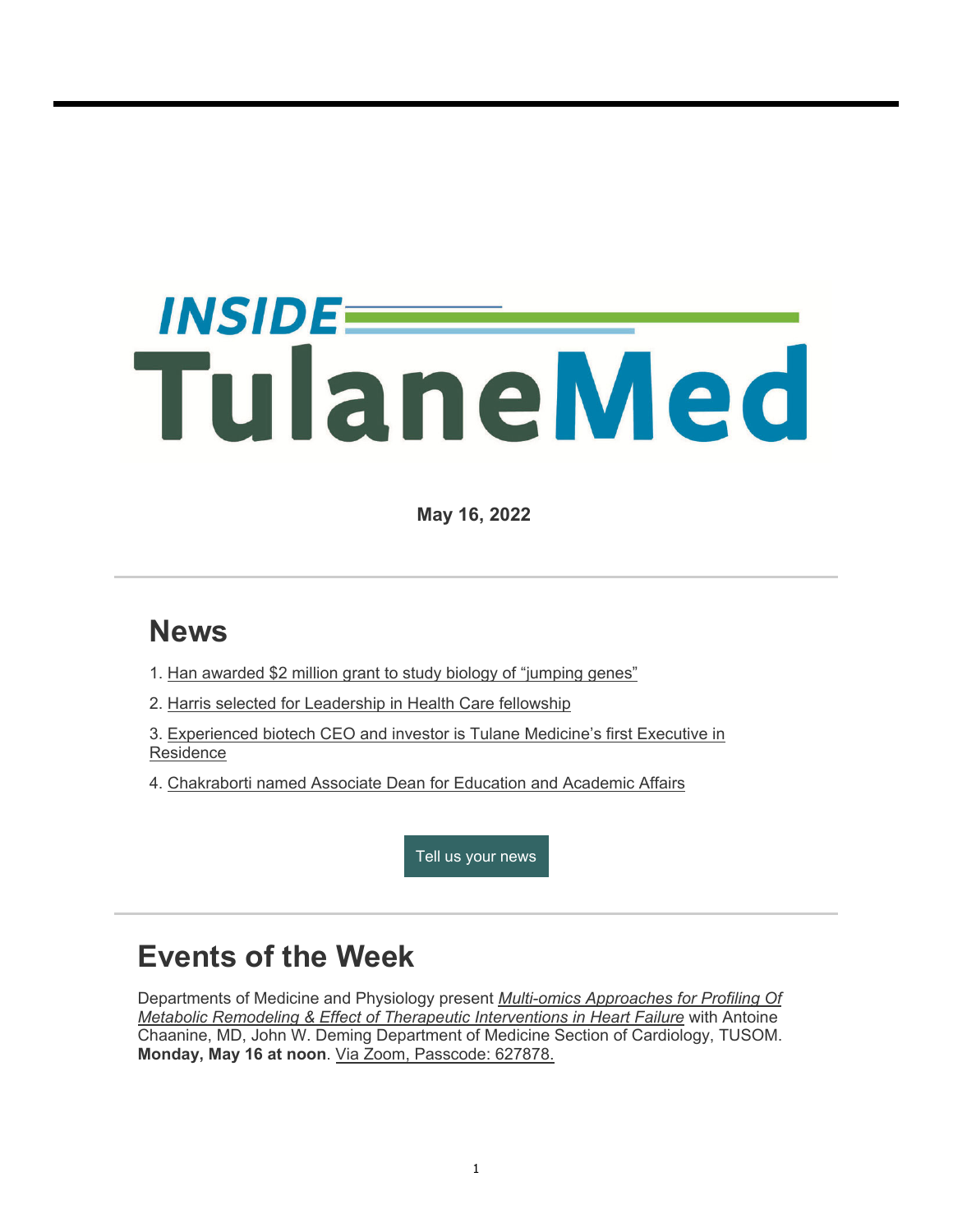Tulane Dermatology event: Free skin cancer screenings. **Friday, May 20 from 1- 3pm.** Downtown clinic, 5th floor of Tulane Medical Center. No appointment needed.

Graduate Program in Biomedical Sciences Commencement. **Friday, May 20 at 3pm.** McAlister Auditorim on Tulane's uptown campus.

Ivy Day Awards. **Friday, May 20, 2022 at 3pm.** Hutchinson Auditorium.

School of Medicine Diploma Ceremony. **Saturday, May 21 at 2pm.** Morial Convention Center, Exhibit Hall E.

Submit your event



## **Han awarded \$2 million grant**

Dr. Jeffrey Han, associate professor of biochemistry and molecular biology, was recently awarded a five-year, \$2 million National Institute of General Medical Sciences (NIGMS) grant.

Han and his team aim to better understand how DNA damage caused by the transposon L1 causes infertility in a mouse model. A better

understanding of the biology of L1 could also help researchers make connections to other diseases associated with transposon activity, including cancer. Read more here.

## **Lagniappe**

Mark your calendars for **Thursday, May 26.** Photographer Cheryl Gerber will be at the School of Medicine to take head shots for faculty, staff, residents & fellows and students from **10am - 6pm.** Location information and a sign up sheet will be posted in next week's Inside Tulane Medicine.

# **Jobs at Tulane SoM**

Have a friend looking for a great job? Thinking about opportunities for career advancement? The School of Medicine has many openings in many areas -